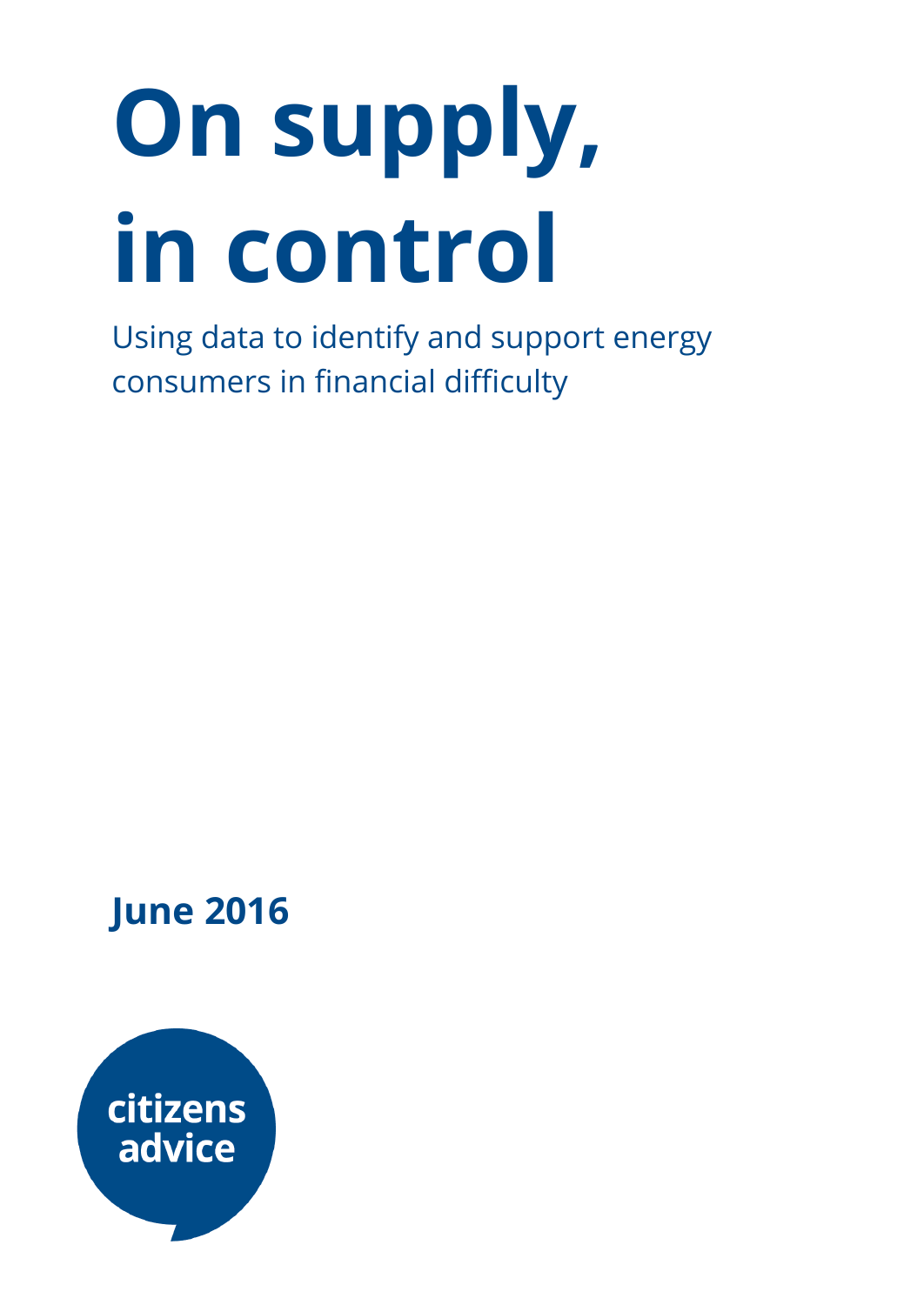# Background

Citizens Advice is the statutory advocate for energy consumers in England and Wales. As part of our role, we carry out research, policy and advocacy work around energy affordability, debt and disconnection.

In recent years, energy suppliers have looked to use new technologies and data sources to improve their debt management strategies. In particular, there has been a growing trend for suppliers to use credit reference information to understand their customers' payment behaviours.<sup>1</sup> As the smart meter rollout gathers pace, there are also opportunities for suppliers to use detailed energy consumption data to proactively identify and support customers in payment difficulty. 2

The combination of smart meter data with credit reference data presents a unique set of opportunities and challenges. Energy suppliers who choose to gather this information should be able to spot gaps between energy usage and ability to pay, hence identifying customers who may not be able to afford their energy consumption. More proactive identification of customers in financial difficulty could allow suppliers to target help and support at those who are at risk of compromising their health and wellbeing by falling into debt or turning off their energy supply.

In 2010, Ofgem and Citizens Advice developed a set of key principles on ability to pay.<sup>3</sup> These stipulate that suppliers should:

- Make full use of all available information to understand a customer's ability to pay
- Make early contact to identify whether a customer is in payment difficulty

However, there is a fine balance to be struck between suppliers using data to target offers of help and support, and making sure that consumers are comfortable with this particular use of their personal data.

In this context, Citizens Advice commissioned a piece of research on the data-driven activity being undertaken by energy suppliers to support customers in 'pre-arrears', that is, on the brink of defaulting on energy payments.<sup>4</sup> It explored the attitudes of energy suppliers, consumers and stakeholders. This paper summarises key findings from the research and presents our recommendations.

<sup>3</sup> Ofgem (2010) *Debt [review](https://www.ofgem.gov.uk/ofgem-publications/57399/open-letter.pdf) report*

<sup>1</sup> Consumer Focus (2011) *On the [record](http://www.infohub.moneyadvicetrust.org/content_files/files/consumer_focus_on_the_record.pdf)*

<sup>&</sup>lt;sup>2</sup> We have previously called for suppliers to monitor self-rationing and self-disconnection among their smart prepayment meter users. Citizens Advice (2014) *Topping up or [Dropping](https://www.citizensadvice.org.uk/Global/Migrated_Documents/corporate/topping-up-or-dropping-out.pdf) out*

<sup>&</sup>lt;sup>4</sup> 'Pre-arrears' is a regulatory concept in the financial services sector but not in energy.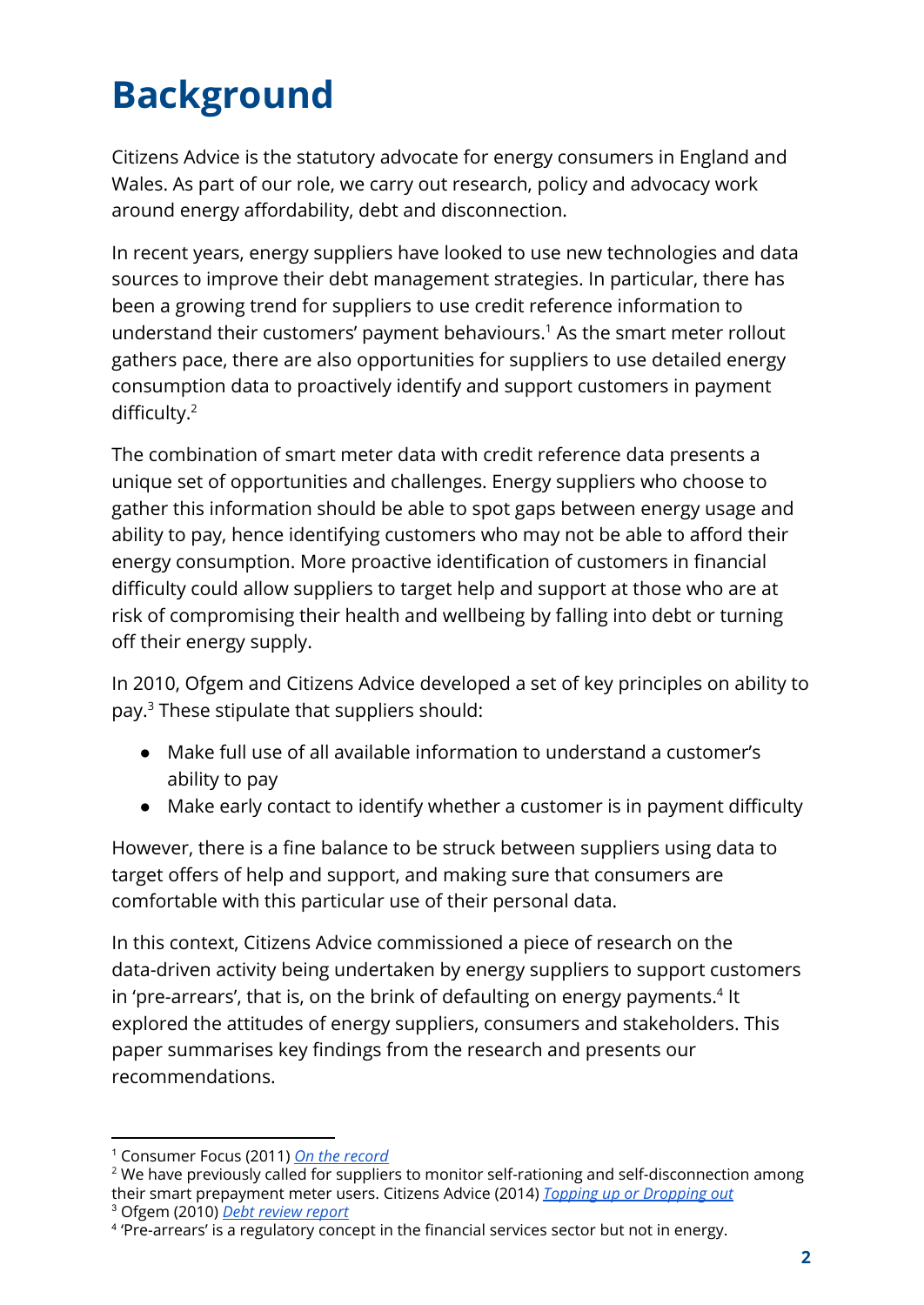## Research summary

The findings of Collaborate's research are as follows:

#### Use of credit reference data

The trend towards greater use of credit reference data has continued, both in the scope of its application and the amount of data energy suppliers are looking to share. Most suppliers are now using credit reference data, whether to determine contract and payment terms, guide debt management processes, or carry out customer segmentations. Others are looking to move towards full data sharing, which will provide them with a fuller picture of their customers' payment behaviours in other sectors.

#### Plans to use smart meter data

Suppliers tend to agree on the potential for smart meter data, both to help them spot problems early, and to tailor energy efficiency advice to the individual's consumption behaviour. However, they are at an early stage of development when it comes to incorporating smart meter data into their debt management strategies. There were particular concerns around the level of investment needed and uncertainty about the benefits.

#### Pre-arrears activity

The research confirmed the value of early intervention when customers are experiencing financial difficulties. Both consumers and suppliers reported that the earlier they were able to make contact, the easier it was to prevent the situation from getting worse. However, only a very small number of suppliers are undertaking or planning trials to make outbound contact with credit customers at the pre-arrears stage. It was widely perceived that this sort of activity was highly challenging to get right in terms of identifying customers (those likely to experience difficulties paying) and then engaging effectively with them. In addition, it was felt that suppliers did not have very much to offer by way of help at the pre-arrears stage. Instead, most suppliers were focusing their activities on preventing debt throughout the customer journey.

#### Consumer views on use of data

Whilst acknowledging some potential benefits, the research reaffirmed consumer concerns about the increasing use of personal data by creditors and other organisations. It found low awareness among energy consumers of how suppliers were using their credit reference data. The research also found concerns about the potential combination of credit data with data from smart meters, 'out of the blue' supplier contact on the basis of their findings or, worse, having the information used against them by restricting access to products or services.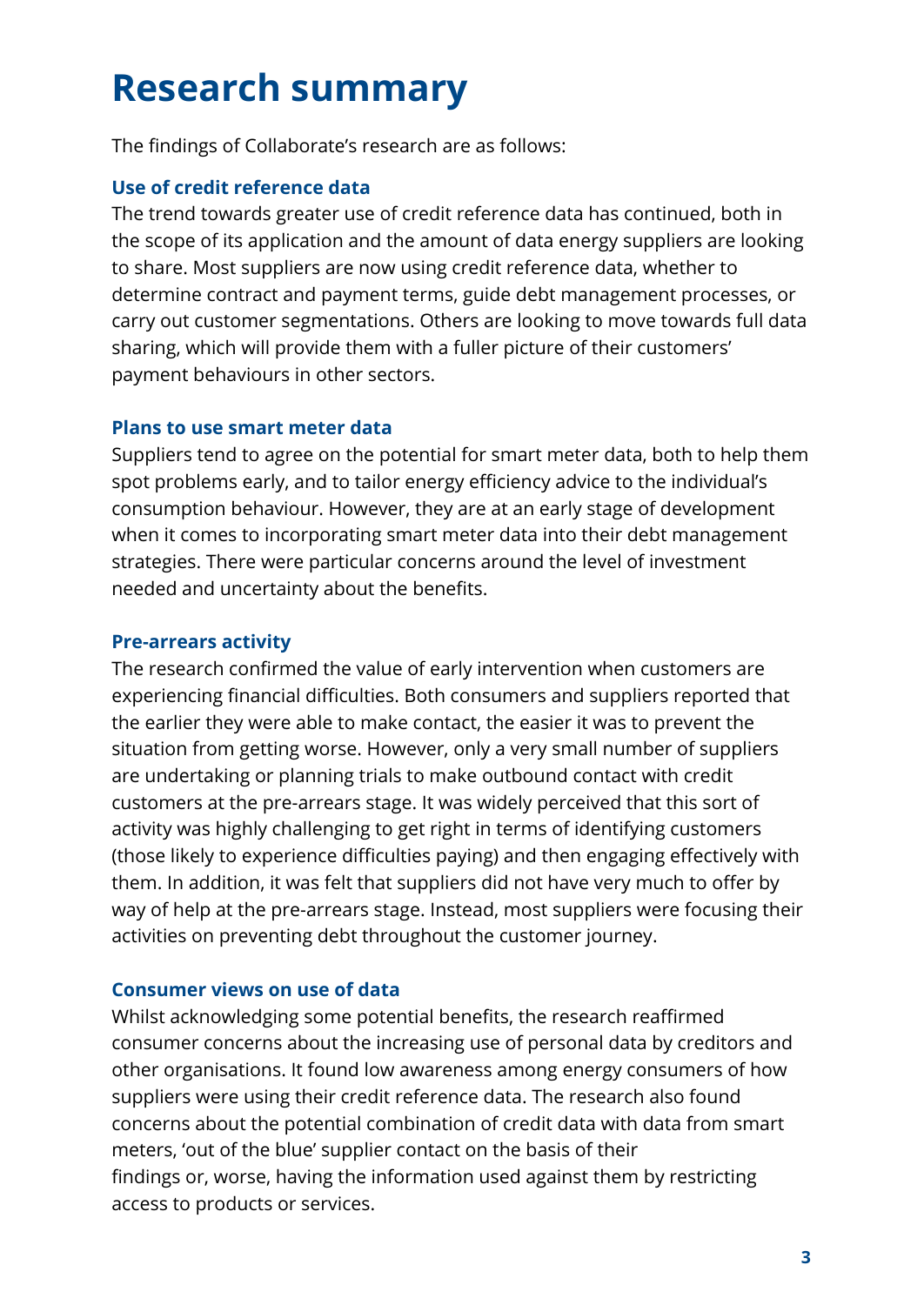# Recommendations

The energy industry is in the early stages of thinking about how to support consumers pre-arrears. The research highlights a number of opportunities and challenges around using data and proactively supporting these consumers. We want suppliers to be able to use data if this helps consumers at risk of experiencing financial difficulty or self-rationing their energy use. However, we also know that consumer confidence depends on the degree of control had over their personal data. 5

While there is currently no specific regulatory framework for pre-arrears activity, there are a number of regulated related areas such as on ability to pay and protections for prepayment customers that suppliers must have regard for<sup>6</sup>. Ofgem has also highlighted the importance of early contact to establish whether a customer is in payment difficulty<sup>7</sup> and supplier obligations to help vulnerable customers<sup>8</sup>. Citizens Advice has identified three consumer outcomes to guide the further steps we believe the energy sector needs to take:

## Consumers are able to have meaningful control over the use of their personal data by suppliers

Consumer confidence depends on clarity and control over how their data is being used. The government has recently established a clear consent framework for use of smart meter data. With consumers already sharing other data with suppliers, there is an opportunity to simplify the framework. This should improve the process for gaining consent and ensure consumers understand how and why their data is being used. Consumer confidence could be improved by:

- Establishing a set of clear consent requirements for the use of personal data, including how data use is explained to the consumer and how the consumer prefers to be contacted about any potential problems. Consumer research and consultation will be an important part of this process.
- Citizens Advice to develop a 'data dashboard' to show which companies are using a consumer's smart meter data with the potential to extend the scope in the future to all personal information being used in the energy sector.

<sup>5</sup> Citizens Advice (2015) *Personal data [empowerment](https://www.citizensadvice.org.uk/Global/Public/Corporate%20content/Publications/Personal%20data%20empowerment%20report.pdf)*

**<sup>6</sup> Energy Supply License [Conditions](https://www.ofgem.gov.uk/licences-codes-and-standards/licences/licence-conditions)** 

<sup>7</sup> Ofgem (2010) *Debt [Review](https://www.ofgem.gov.uk/ofgem-publications/57399/open-letter.pdf) report*

<sup>8</sup> Ofgem (2013) *Consumer [Vulnerability](https://www.ofgem.gov.uk/ofgem-publications/75550/consumer-vulnerability-strategy.pdf) Strategy*